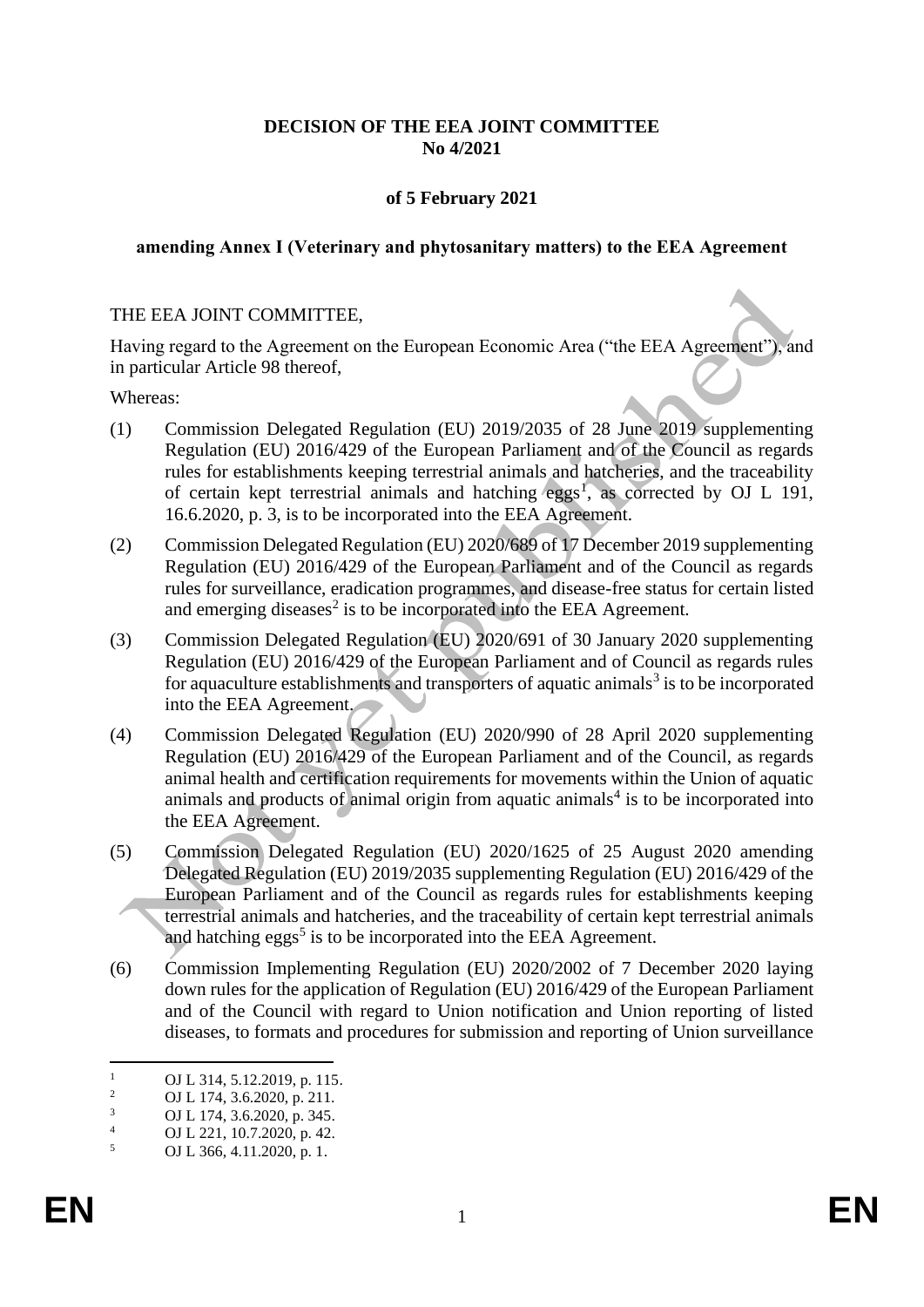programmes and of eradication programmes and for application for recognition of disease-free status, and to the computerised information system<sup>6</sup> is to be incorporated into the EEA Agreement.

- (7) Delegated Regulation (EU) 2019/2035 repeals, with effect from 21 April 2021, Commission Regulations (EC) No 509/1999<sup>7</sup>, (EC) No 2680/1999<sup>8</sup>, (EC) No 911/2004<sup>9</sup>, (EC) No  $644/2005^{10}$  and (EC) No  $1739/2005^{11}$  and Commission Decisions  $2000/678/EC^{12}$ ,  $2001/672/EC^{13}$ ,  $2004/764/EC^{14}$ ,  $2006/28/EC^{15}$ ,  $2006/968/EC^{16}$  and  $2009/712/EC^{17}$ , which are incorporated into the EEA Agreement and which are consequently to be repealed under the EEA Agreement with effect from 21 April 2021.
- (8) Delegated Regulation (EU) 2020/689 repeals, with effect from 21 April 2021, Commission Decisions 2000/428/EC<sup>18</sup>, 2002/106/EC<sup>19</sup>, 2003/422/EC<sup>20</sup>, 2006/437/EC<sup>21</sup> and  $2008/896/EC^{22}$  and Implementing Decision (EU)  $2015/1554^{23}$ , which are incorporated into the EEA Agreement and which are consequently to be repealed under the EEA Agreement with effect from 21 April 2021.
- (9) Delegated Regulation (EU) 2020/691 repeals, with effect from 21 April 2021, Commission Decision  $2008/392/EC^{24}$ , which is incorporated into the EEA Agreement and which is consequently to be repealed under the EEA Agreement with effect from 21 April 2021.
- (10) This Decision concerns legislation regarding veterinary matters. Legislation regarding veterinary matters shall not apply to Liechtenstein as long as the application of the Agreement between the European Community and the Swiss Confederation on trade in agricultural products is extended to Liechtenstein, as specified in the sectoral adaptations to Annex I to the EEA Agreement. This Decision is therefore not to apply to Liechtenstein.
- (11) Annex I to the EEA Agreement should therefore be amended accordingly,

## HAS ADOPTED THIS DECISION:

# *Article 1*

Chapter I of Annex I to the EEA Agreement shall be amended as follows:

| 6  | OJ L 412, 8.12.2020, p. 1.   |
|----|------------------------------|
| 7  | OJ L 60, 9.3.1999, p. 53.    |
| 8  | OJ L 326, 18.12.1999, p. 16. |
| 9  | OJ L 163, 30.4.2004, p. 65.  |
| 10 | OJ L 107, 28.4.2005, p. 18.  |
| 11 | OJ L 279, 22.10.2005, p. 47. |
| 12 | OJ L 281, 7.11.2000, p. 16.  |
| 13 | OJ L 235, 4.9.2001, p. 23.   |
| 14 | OJ L 339, 16.11.2004, p. 9.  |
| 15 | OJ L 19, 24.1.2006, p. 32.   |
| 16 | OJ L 401, 30.12.2006, p. 41. |
| 17 | OJ L 247, 19.9.2009, p. 13.  |
| 18 | OJ L 167, 7.7.2000, p. 22.   |
| 19 | OJ L 39, 9.2.2002, p. 71.    |
| 20 | OJ L 143, 11.6.2003, p. 35.  |
| 21 | OJ L 237, 31.8.2006, p. 1.   |
| 22 | OJ L 322, 2.12.2008, p. 30.  |
| 23 | OJ L 247, 23.9.2015, p. 1.   |
| 24 | OJ L 138, 28.5.2008, p. 12.  |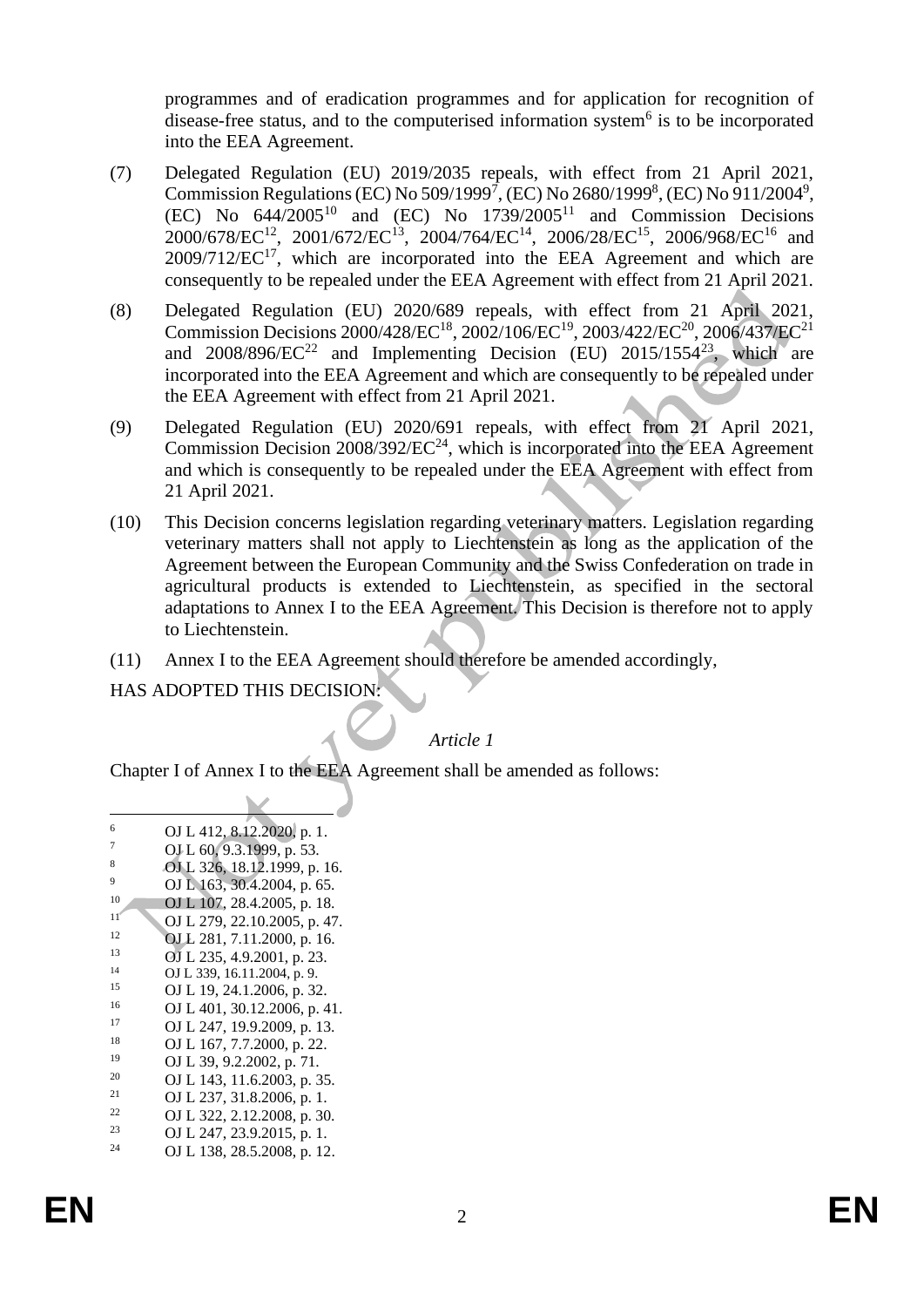- 1. The following is inserted after point 13f (Commission Delegated Regulation (EU) 2020/692) in Part 1.1:
	- '13g. **32019 R 2035**: Commission Delegated Regulation (EU) 2019/2035 of 28 June 2019 supplementing Regulation (EU) 2016/429 of the European Parliament and of the Council as regards rules for establishments keeping terrestrial animals and hatcheries, and the traceability of certain kept terrestrial animals and hatching eggs (OJ L 314, 5.12.2019, p. 115), as corrected by OJ L 191, 16.6.2020, p. 3, as amended by:
		- **32020 R 1625**: Commission Delegated Regulation (EU) 2020/1625 of 25 August 2020 (OJ L 366, 4.11.2020, p. 1).

The provisions of the Delegated Regulation shall, for the purposes of this Agreement, be read with the following adaptations:

- (a) In Article 83, the words ", or after the date of completion of the customs procedure releasing the animals for free circulation according to Norwegian customs procedures" shall be inserted after the words "Regulation (EU) No 952/2013".
- (b) In Articles 87 and 88, as regards the EFTA States, the words "or the date of entry into force of Decision of the EEA Joint Committee No 4/2021 of 5 February 2021, whichever is the later" shall be inserted after the words "21 April 2021".

This act applies to Iceland for the areas referred to in paragraph 2 of the Introductory Part.

13h. **32020 R 0689**: Commission Delegated Regulation (EU) 2020/689 of 17 December 2019 supplementing Regulation (EU) 2016/429 of the European Parliament and of the Council as regards rules for surveillance, eradication programmes, and disease-free status for certain listed and emerging diseases (OJ L 174, 3.6.2020, p. 211).

This act applies to Iceland for the areas referred to in paragraph 2 of the Introductory Part.

- 13i. **32020 R 0691**: Commission Delegated Regulation (EU) 2020/691 of 30 January 2020 supplementing Regulation (EU) 2016/429 of the European Parliament and of Council as regards rules for aquaculture establishments and transporters of aquatic animals (OJ L 174, 3.6.2020, p. 345).
- 13j. **32020 R 0990**: Commission Delegated Regulation (EU) 2020/990 of 28 April 2020 supplementing Regulation (EU) 2016/429 of the European Parliament and of the Council, as regards animal health and certification requirements for movements within the Union of aquatic animals and products of animal origin from aquatic animals (OJ L 221, 10.7.2020, p. 42).
- 13k. **32020 R 2002**: Commission Implementing Regulation (EU) 2020/2002 of 7 December 2020 laying down rules for the application of Regulation (EU) 2016/429 of the European Parliament and of the Council with regard to Union notification and Union reporting of listed diseases, to formats and procedures for submission and reporting of Union surveillance programmes and of eradication programmes and for application for recognition of disease-free status, and to the computerised information system (OJ L 412, 8.12.2020, p. 1).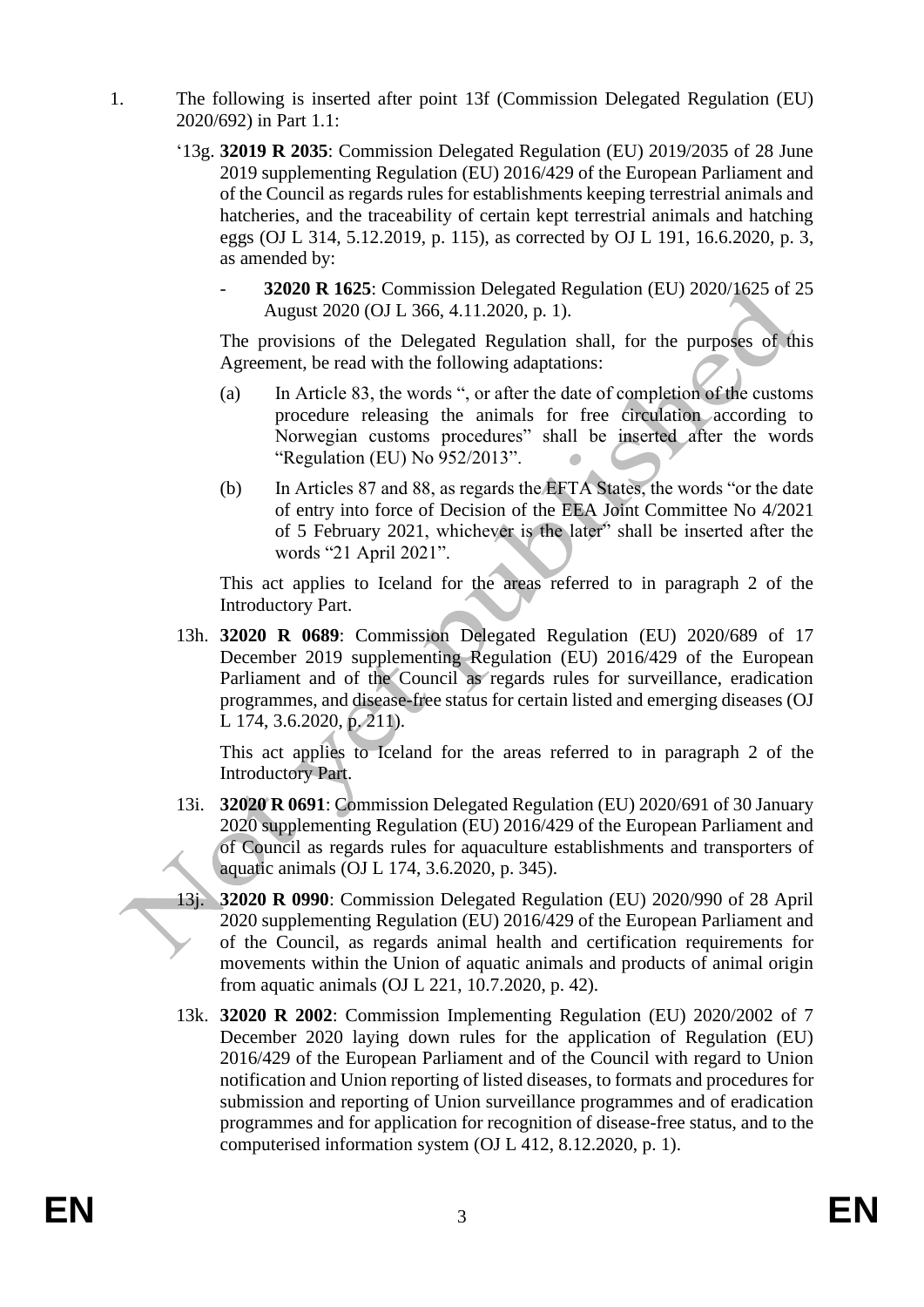The provisions of the Implementing Regulation shall, for the purposes of this Agreement, be read with the following adaptation:

"

The following rows shall be added to the table in Annex IV:

| Iceland | veterinary units or municipalities |
|---------|------------------------------------|
| Norway  | Kommune                            |

"

This act applies to Iceland for the areas referred to in paragraph 2 of the Introductory Part.'

2. The texts of points 86a (Commission Regulation (EC) No 509/1999), 86b (Commission Regulation (EC) No 2680/1999), 112 (Commission Decision 2001/672/EC), 132 (Commission Decision 2006/968/EC), 141 (Commission Regulation (EC) No 911/2004), 142 (Commission Regulation (EC) No 644/2005), 143 (Commission Decision 2006/28/EC) and 145 (Commission Decision 2009/712/EC) in Part 1.2, 24 (Commission Decision 2004/764/EC) under the heading 'ACTS OF WHICH THE EFTA STATES AND THE EFTA SURVEILLANCE AUTHORITY SHALL TAKE DUE ACCOUNT' in Part 1.2, 33 (Commission Implementing Regulation (EU) 2015/262) and 34 (Commission Decision 2009/712/EC) in Part 2.2, 8b (Commission Implementing Decision (EU) 2015/1554) in Part 3.1, 14 (Commission Decision 2000/428/EC), 23 (Commission Decision 2002/106/EC), 28 (Commission Decision 2003/422/EC), 37 (Commission Decision 2006/437/EC), 42 (Commission Decision 2008/896/EC) and 44 (Commission Decision 2009/712/EC) in Part 3.2, 57 (Commission Decision 2000/678/EC), 82 (Commission Regulation (EC) No 1739/2005), 85 (Commission Implementing Regulation (EU) 2015/262), 87 (Commission Decision 2008/392/EC) and 91 (Commission Decision 2009/712/EC) in Part 4.2, shall be deleted with effect from 21 April 2021.

# *Article 2*

The texts of Delegated Regulations (EU) 2019/2035 as corrected by OJ L 191, 16.6.2020, p. 3, (EU) 2020/689, (EU) 2020/691, (EU) 2020/990 and (EU) 2020/1625 and Implementing Regulation (EU) 2020/2002 in the Icelandic and Norwegian languages, to be published in the EEA Supplement to the *Official Journal of the European Union*, shall be authentic.

# *Article 3*

This Decision shall enter into force on 6 February 2021, provided that all the notifications under Article 103(1) of the EEA Agreement have been made\*, or on the day of the entry into force of Decision of the EEA Joint Committee No 179/2020 of 11 December 2020<sup>25</sup>, whichever is the later.

<sup>\*</sup> No constitutional requirements indicated.

OJ L  $[...]$